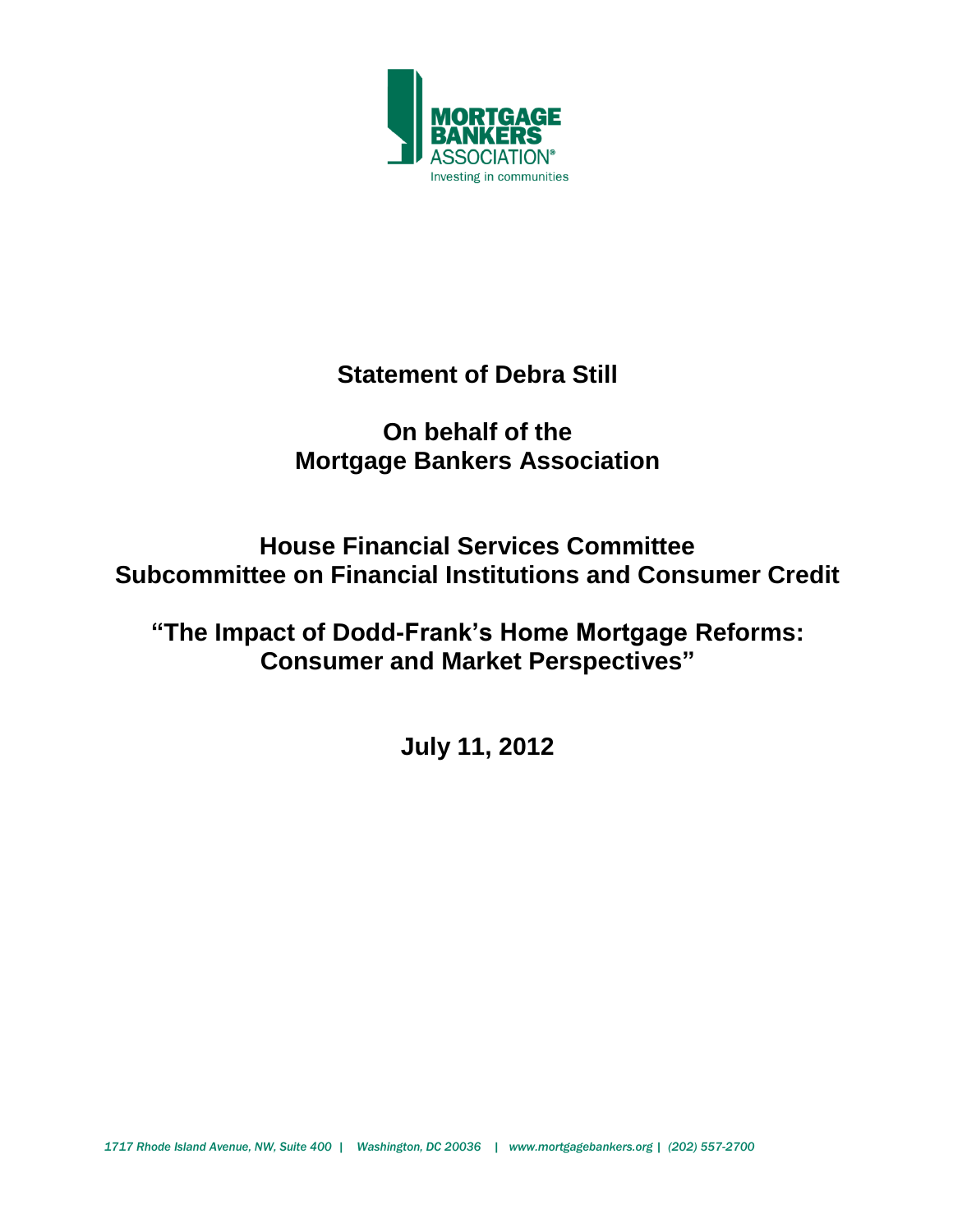Chairwoman Capito, Ranking Member Maloney and members of the subcommittee, my name is Debra W. Still and I currently serve as President and Chief Executive Officer of Pulte Mortgage, a nationwide lender that is headquartered in Englewood, Colorado. My company employs 520 individuals throughout the United States and, since 1972, has helped more than 350,000 homebuyers finance their new home purchases.

I am testifying today in my capacity as Chairman-Elect of the Mortgage Bankers Association<sup>1</sup> and as a Certified Mortgage Banker (CMB). MBA uniquely represents mortgage lenders of all sizes, from federally-chartered institutions to the smallest community lenders who serve the mortgage financing needs of families and neighborhoods throughout the nation.

We very much appreciate your holding this hearing on the implementation of the Dodd-Frank Wall Street Reform and Consumer Protection Act (Dodd-Frank). It could not be timelier. During the next month, several major rules to overhaul the disclosure process, provide new requirements for high-cost lending and servicing, as well as compensation and qualification of loan officers, will be proposed for comment.

Notably, just two days ago, MBA responded to the request of the Bureau of Consumer Financial Protection (CFPB or Bureau) for further comments regarding the Ability to Repay – Qualified Mortgage (QM) rule. The Bureau specifically sought comments on requirements that might be included in the definition of QM and the liability and risks of various approaches to crafting the rule. The Bureau has also announced that it will be finalizing the QM rule late this fall.

How it is finalized – what it contains and how it is structured – will determine how many consumers will have access to safe, affordable and sustainable mortgage credit for generations to come.

The fact is lenders are continuing to tighten credit over the 2011 book of business, which was already far tighter than we have seen in years. Access to credit is taking on some disturbing characteristics that will have long term impacts if not addressed. Without lending, the economy will not recover, especially for the middle and lower/middle class who buy starter homes and lower priced homes.

Federal Reserve Chairman Ben Bernanke has observed:

 $\ddot{\phantom{a}}$ 

"One reason for the very slow recovery in mortgage credit, despite monetary policy actions that have helped drive mortgage rates to historically low levels, is that many lending institutions have tightened underwriting conditions dramatically, relative to the prerecession period. Given the lax standards during the credit boom, some tightening was doubtless appropriate to protect consumers and ensure lenders' safety and soundness.

 $1$  The Mortgage Bankers Association (MBA) is the national association representing the real estate finance industry, an industry that employs more than 280,000 people in virtually every community in the country. Headquartered in Washington, D.C., the association works to ensure the continued strength of the nation's residential and commercial real estate markets; to expand homeownership and extend access to affordable housing to all Americans. MBA promotes fair and ethical lending practices and fosters professional excellence among real estate finance employees through a wide range of educational programs and a variety of publications. Its membership of over 2,200 companies includes all elements of real estate finance: mortgage companies, mortgage brokers, commercial banks, thrifts, Wall Street conduits, life insurance companies and others in the mortgage lending field. For additional information, visit MBA's Web site: [www.mortgagebankers.org.](http://www.mortgagebankers.org/)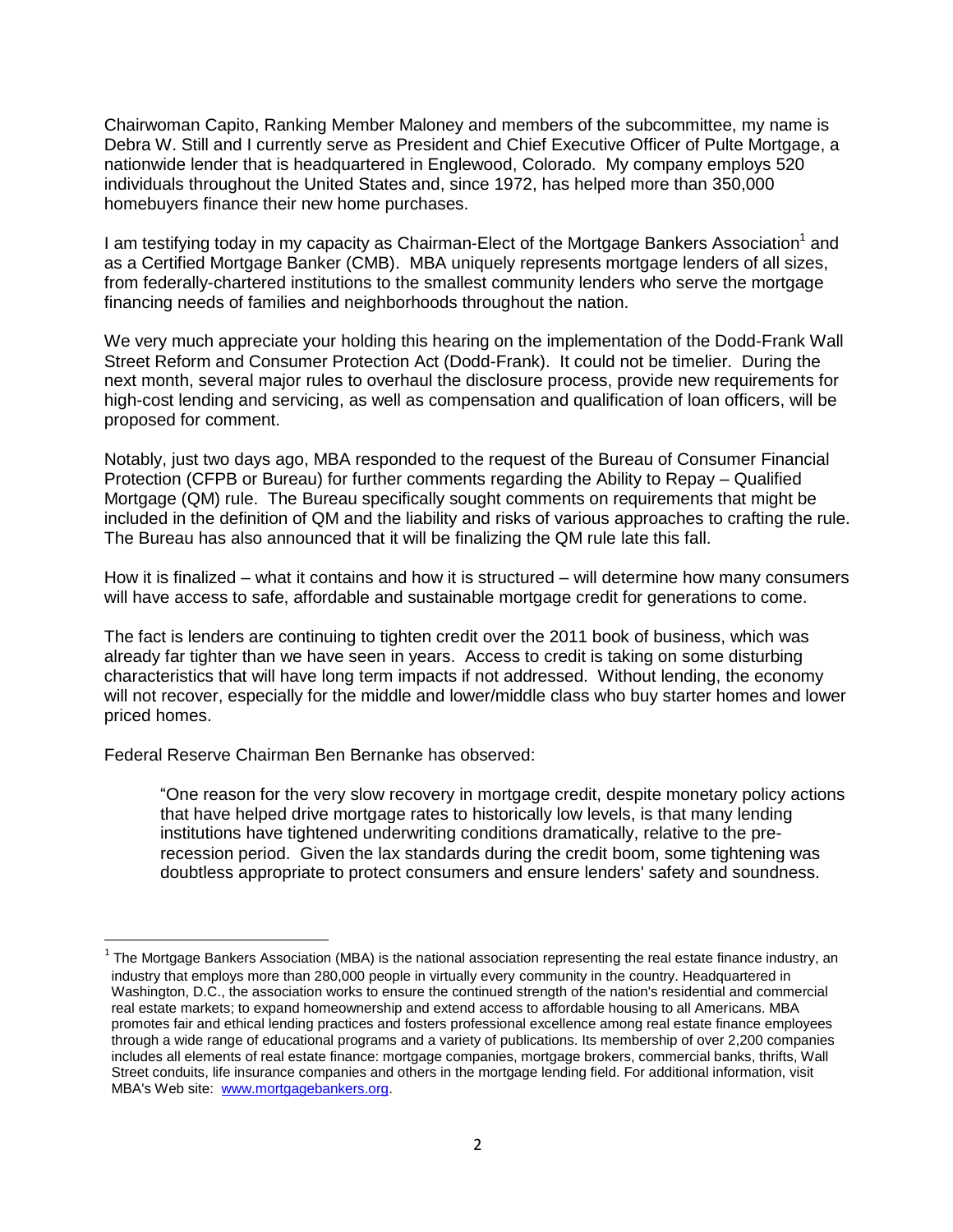However, current lending practices appear to reflect, in part, obstacles that are limiting or preventing lending even to creditworthy households."<sup>2</sup>

In a similar vein, Secretary of Housing and Urban Development Shaun Donovan has said he believes that in today's market 10-20 percent of potential home-buyers who could adequately carry the debt were being "locked out" of the market because credit was either not available or was available only at a restrictive price. "We had risk-amnesia going into the crisis and I think now we've gone a bit too far in the other direction," he said. $3$ 

While an ability to repay rule is a good protection, against this backdrop, we must find the right balance between consumer protection and access to credit.

If this rule is not finalized appropriately, the impact will likely be worse for the very borrowers we are trying to protect and hinder the availability of credit for far too many borrowers who are otherwise qualified. We will undoubtedly end up with a far more restrictive lending environment then we have today, and simultaneously harm the larger economy for years to come.

As we told the CFPB, we do not believe there can be too much deliberation on this rule. It is absolutely essential that the Bureau implements this proposal without unwittingly undermining the availability and affordability of credit and the nation's economic recovery.

## **I. Introduction**

MBA recognizes that the mortgage industry must take responsibility for its share of excesses during the recent housing boom. We agree changes are needed to ensure such excesses cannot be repeated in the future, and we favor reasonable ability to repay requirements to achieve that end.

Even though the mortgage industry has implemented some of the most conservative underwriting standards in decades, and toxic mortgage products are no longer available, we understand the value of embedding sound product and underwriting standards into the law to assure consumers are protected going forward. Establishing an ability to repay requirement, along with an unambiguous set of standards in the form of a clear safe harbor, is the right way to accomplish this.

Nevertheless, as this process goes forward, we must be mindful of the fact that these new rules come on top of the tightest credit standards in decades. It is crucial this work does not exacerbate the situation.

When considering the QM rule, MBA has established four principles we believe should guide its completion:

- First, in order to reach as many borrowers as possible with safe, affordable and sustainable financing, the QM needs to be broadly defined.
- Second, the rule must include clear, specific and objective standards, by incorporating unambiguous requirements.

 $\overline{a}$ 

 $^2$  Speech before the National Association of Home Builders, Orlando, FL, 2/10/12

 $3$  As quoted in Reuters, 5/10/12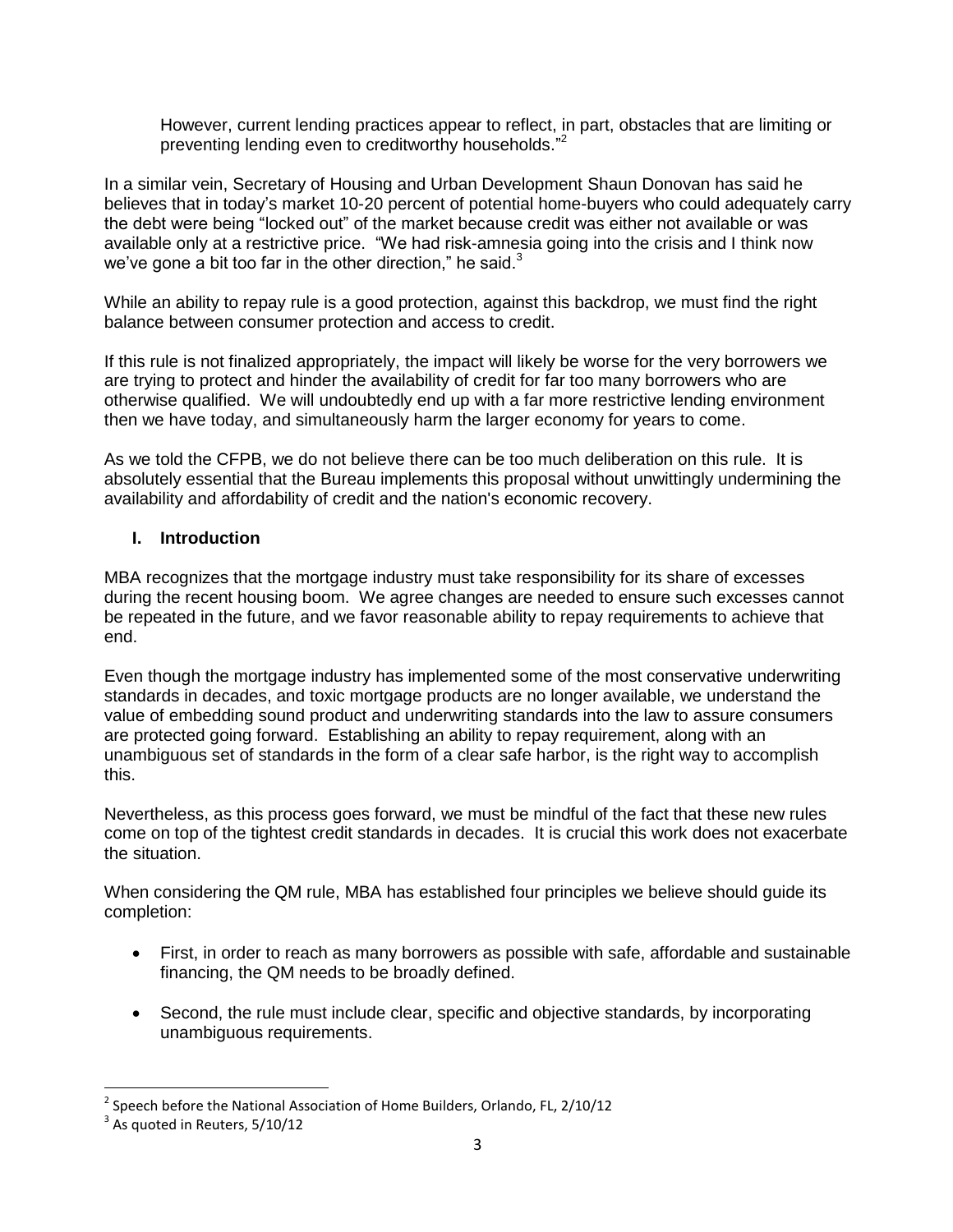- Third, the QM should provide lenders and borrowers the legal certainty that meeting the standards will provide them a clearly defined safe harbor.
- Finally, given the QM's massive effect on the existing market, the rule should be designed in a way that avoids unintended consequences.

## **II. The Ability to Repay Requirement and the Qualified Mortgage Rule**

#### *A. Background*

Dodd-Frank requires that a lender may not make a residential mortgage loan unless the lender makes a reasonable and good faith determination based on verified and documented information that, at the time the loan is consummated, the consumer has a reasonable ability to repay the loan, according to its terms, and all applicable taxes, insurance (including mortgage guarantee insurance), and assessments.

The law provides great liability (and stiff remedies and penalties) for violations. For example, a mortgage lender who fails to comply with this requirement for a hypothetical \$200,000 loan would face liability on the order of:

- (1) \$20,000 in actual damages, assuming the borrower made a 10 percent down payment;
- (2) Statutory damages of up to \$4,000;

(3) All loan fees and up to three years of finance charges paid by the consumer, which on an average loan of \$200,000 at 4.5 percent may be approximately \$25,000; and

(4) Court costs and reasonable attorney fees associated with the enforcement action, which based on the attached memorandum could be anywhere between \$26, 000 and \$155,000 depending on how the QM is structured).

Dodd-Frank also extends the statute of limitations for a claim based on a violation of the ability to repay requirement from one year to three years. Well beyond three years, the law allows a consumer to assert a violation as a claim in foreclosure whenever it occurs. The claim may be made against any creditor, assignee or holder of the mortgage as well.

#### *B. The QM – Safe Harbor or Rebuttable Presumption*

Against the backdrop of this enormous potential liability – considering how unpredictable litigation can be – Dodd-Frank provides a principled avenue for compliance.

Lenders who make QM loans, which under the law cannot have risky features, must be well underwritten and meet other restrictions (including limits on points and fees), may "presume" that their loans meet the ability to repay requirements.

Accordingly, great attention has been focused on how QM will be defined and how it is to be constructed.

The law grants wide discretion to the regulator for this purpose. As a result, the Federal Reserve, which originally proposed the rule for the Bureau to later finalize, offered two alternatives: "a legal safe harbor" or a "rebuttable presumption." The rule was clear that only one should be adopted.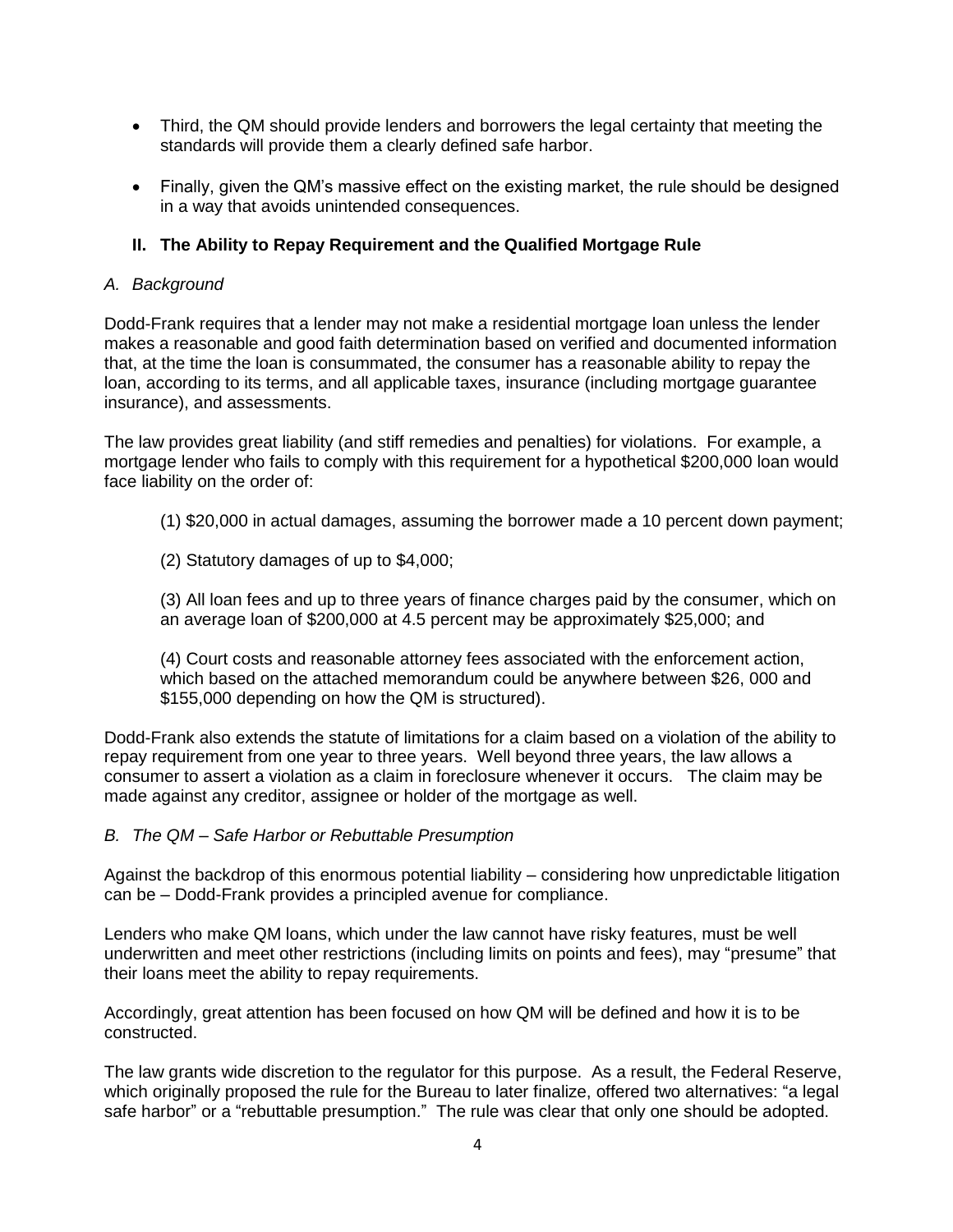Importantly, the "safe harbor" is misnamed. That approach, if adopted, is neither a pass for lenders, nor does it deprive consumers of an opportunity for court review. Under either a "safe harbor" or a "rebuttable presumption," a borrower may opt to go to court and seek review of an alleged violation.

The difference, however, is that in a proceeding where a safe harbor is established, the court's inquiry is focused only on whether or not the standards for the QM were met.

Under a rebuttable presumption, the scope of the inquiry is left to the court, with wide variations from one court to another on how to apply the presumption, including when and how extrinsic evidence may be brought in beyond the standards.

Such an inquiry, in all cases, is more open-ended, unpredictable and far more costly.

#### C. *Three Percent Limit on Points and Fees*

Before I describe these subjects in greater detail, I wish to highlight another area of particular concern. Dodd-Frank limits the points and fees that can be charged for a QM loan. The statute specifies three percent as the limit but permits adjustments including for smaller loans.

Based on our reading of the proposed rule, points and fees may include: (i) charges to affiliated (but not unaffiliated) title companies, (ii) compensation paid to loan originators, including employees; and (iii) amounts of insurance and taxes held in escrow.

This definition would be overly inclusive and will bring unintended consequences. These include that many loans, especially to low- and moderate-income borrowers, will not qualify as QMs (even if they meet all other QM requirements) and therefore may not be available, or require higher rates and payments – ironically the opposite of the rule's intention.

## **III. MBA's Principles for the Establishment of the QM**

#### *A. The QM Must Be Broad to Reach as Many Qualified Consumers as Possible with Safe, Affordable and Sustainable Financing*

In the spring of this year, we learned that the CFPB was considering establishing a narrow QM to ensure an active non-QM market. MBA, along with a wide coalition of consumer, civil rights, and industry organizations, strongly opposes such an approach.

First, because of the very significant liability under Dodd-Frank, it is not clear to what extent there will be any non-QM lending. Some believe non-QM loans will be made only to the most qualified, wealthy borrowers and kept in institutions' portfolios. Others believe there will be lending with significant pricing premiums that will raise costs to borrowers, particularly those least able to bear them. Either way, as noted in an April 12, 2012, joint letter with our coalition partners, defining QM to be broad and inclusive is critical to ensuring maximum consumer access to safe, affordable and sustainable financing. (Attachment A).

As the letter pointed out, every version of the Ability to Repay provision introduced in Congress, including the bill that ultimately became law, paired the Ability to Repay Requirement with the QM. The reasoning was that pairing the prospect of liability with an exception for well underwritten,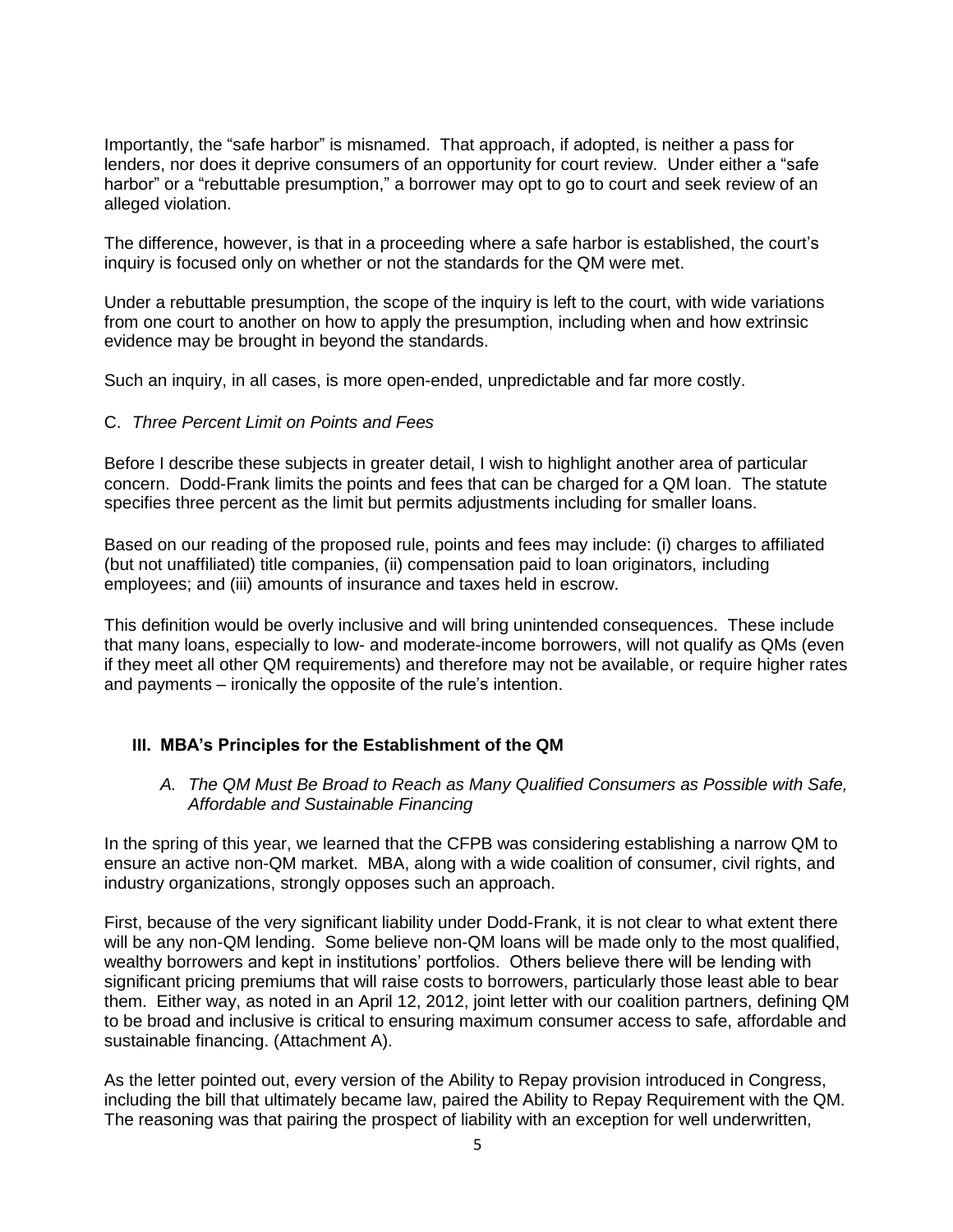safer, more sustainable loans was the best means of encouraging such lending. The law also added liability for steering consumers from QM to non-QM loans. In our view these provisions clearly demonstrate Congress's preference for QM loans.

Prohibitions against risky loan features and a host of protections are all included in the QM. For this reason, QMs should not be a subset of the market, they should *be* the market, and hopefully broaden the market that exists today.

## *B. The QM Must Include Clear Objective Standards*

MBA believes it is essential that a sound QM must be constructed with clear standards. Our July 21, 2011, comment letter supported the original proposal that suggested that the QM could require compliance and evidence of compliance with widely accepted underwriting standards such as Fannie Mae's Desktop Underwriter® (DU) and Freddie Mac's Loan Prospector® (LP) standards. However, a mechanism must also be established to approve current and future standards available from sources other than these two companies. We still believe the incorporation of these standards, including the use of automated underwriting systems, offers a reasonable approach. The approach has the virtue of assuring that the standards are dynamic as understanding of mortgage performance and ability to repay deepens.

The other approach that has been offered would involve embedding objective, numerical standards in the definition such as a particular DTI and a "waterfall" of alternative criteria. In March 2012, some lenders and consumer groups met with the CFPB and proposed a maximum total-debt-to-income ratio (TDTI) of 43 percent that, if not met, could be satisfied through a waterfall.

While these efforts to establish clear standards for the safe harbor and bound the issues before the court are understandable, the 43 percent TDTI, which would ensure a loan is regarded as a QM, is problematic. Using Federal Housing Finance Agency (FHFA) data, from 1997-2009, 23 percent of the loans acquired by the Enterprises had DTIs of 44 percent or greater. Over the same time period, 19 percent of these loans had DTIs of 46 percent or greater.

Based on the FHFA data, there is no reason to choose 43, 44 or even 46 as a default standard. Loan performance and ability to repay does not markedly change at any of these points.

Notably, the Colorado Housing Finance Agency permits DTIs up to 50 percent, North Carolina allows lenders to presume a loan meets an ability to repay standard at 50 percent and Fannie Mae caps eligibility for their loans in its waterfall at 50 percent.

Beyond the issue of a 43 percent DTI, a fatal flaw in the proposal is that it includes its waterfall in a rebuttable presumption and it does not confine the litigation to whether the QM standards are met. Any waterfall should be embedded in a safe harbor if this approach is adopted by the CFPB.

MBA also does not believe that relying exclusively on debt-to-income (DTI) ratio is wise. What is most clear to us is that there are multiple factors that along with DTI have a significant impact on predicting mortgage performance and ability to repay.

MBA believes this effort should be a starting point, not an end. Numerous issues must be resolved. For example, trying to embed a DTI also necessitates clear, rational standards on what is to be considered debt and what is to be considered income. This is the essence of underwriting a mortgage, i.e., gaining a clear understanding of a borrower's earning power and their liabilities.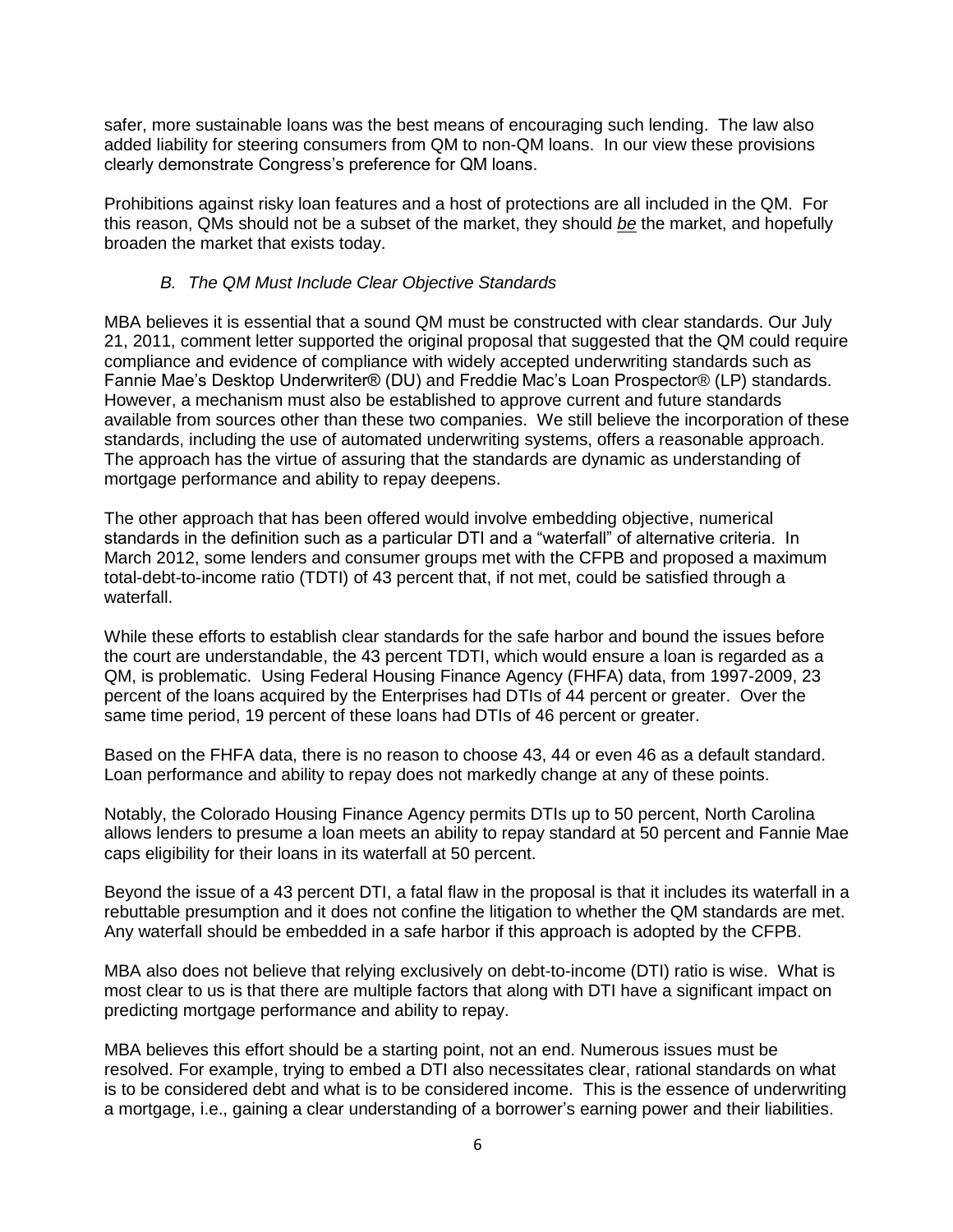In our most recent QM comment letter, we indicated we were working on a more acceptable approach embedded in a safe harbor. We look forward to sharing it with the Bureau shortly. Unless any standards are embedded in a safe harbor, considering the enormous liability, we do not believe this approach is useful.

#### C. *A Safe Harbor with Clear Standards is the Best Path to Ensure that the Maximum Number of Qualified Borrowers Receive Safe, Affordable and Sustainable Financing*.

MBA has employed counsel and sought a range of opinions on different aspects of the issue of whether the QM should be structured as a safe harbor or a rebuttable presumption. All agree that the costs of litigation for consumers and lenders will be higher if the Bureau adopts a rebuttable presumption.

This is because the extent of litigation costs depends on whether a matter can be resolved at an early stage, principally on a motion, assuming the standards have been met, or whether resolution must await a more protracted process, at a summary judgment or even at trial.

If a safe harbor is established and a consumer can show the requirements were not met, the consumer is granted relief at an early stage. At the same time, if a transaction fits within the standards of a safe harbor, a lender can be reasonably certain the matter will be dismissed at an early stage as well.

Establishing the QM as a safe harbor, because of the certainty it provides, will result in lower costs for borrowers. Cases will not be brought unless performance under the standards is questionable. Those cases that are brought can likely be resolved early in the process, thus lowering costs.

Moreover, considering that attorney fees can be awarded, that a rebuttable presumption offers an opportunity to offer evidence above and beyond any QM standards, and that the potential damages are large, not only will the costs per suit in a rebuttable presumption be greater but there will be a far greater number of suits.

MBA data indicates that there were approximately 2.2 million loans in foreclosure in the first quarter of this year. Assuming such claims became perfunctory, the costs ultimately borne by consumers could be enormous.

These costs will be built into increased loan charges for all borrowers and threaten to decrease competition going forward. Raising the liability risks by establishing vague and unpredictable legal standards will make it far more difficult for smaller lenders to compete. At the same time, large institutions with choices may opt out of the mortgage business as simply not worth the cost.

The potential costs of put back claims also should militate strongly in favor of a QM constructed as a safe harbor rather than a rebuttable presumption. If the QM is established as a safe harbor, we expect a more active secondary market with clearer standards, fewer buyback claims and far lower resultant pricing for consumers

If the QM is established with a rebuttable presumption, we expect continuation of uncertain standards, claims and counterclaims and thus increased costs. It is also likely that both investors and lenders will impose additional underwriting standards both to limit their risks as sellers and purchasers. These costs, too, will ultimately be borne by consumers.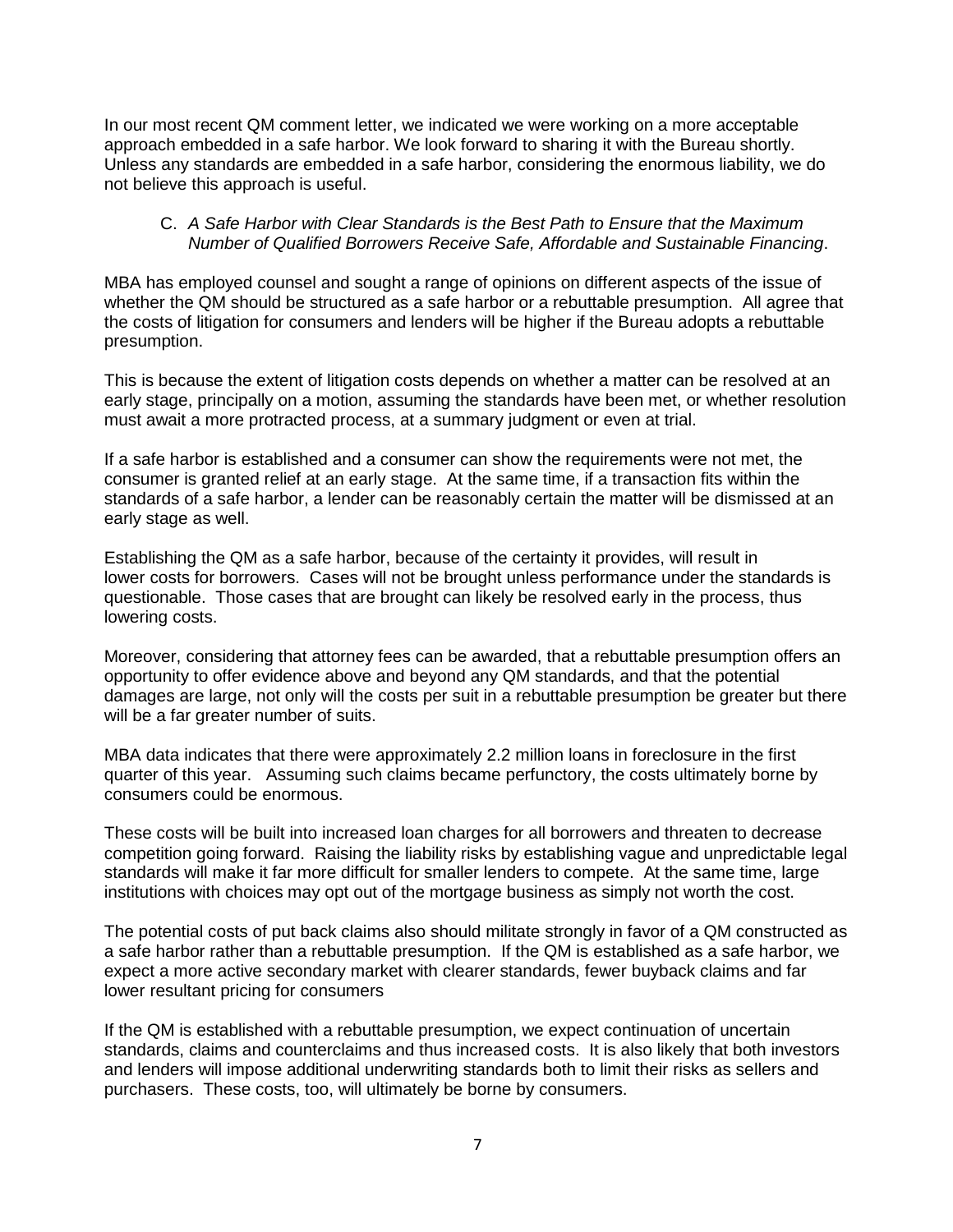The only check on costs – and a very regrettable one at that – will be that fewer qualified borrowers will receive loans because of the potential costs of each claim. This is because lenders will be forced to adopt more conservative lending standards than any lending standards established as part of the QM test. Fewer loans will be available, particularly to qualified borrowers at the margins. Considering that fewer loans will be available, the dollar costs will be limited somewhat as the societal costs of unduly curtailing homeownership to qualified borrowers increase.

It has been asserted that state laws (such as North Carolina's), which include ability to repay provisions, have not engendered litigation and therefore, there would not be increased litigation arising from a rebuttable presumption. North Carolina law, however, does not provide for the mandatory award of attorney fees and the damages are far lower. Beyond that, the North Carolina law includes presumptions of compliance if a borrower has a DTI of 50 and it does not encompass loans in excess of \$300,000 – both factors that exclude most claimants.

It is more instructive to observe the effects of the Home Ownership and Equity Protection Act (HOEPA) triggers that carried significant assignee liability and higher priced loan rules that offered a rebuttable presumption. In both cases, the result was a precipitous drop in both categories of loans, as demonstrated in the graphs below:

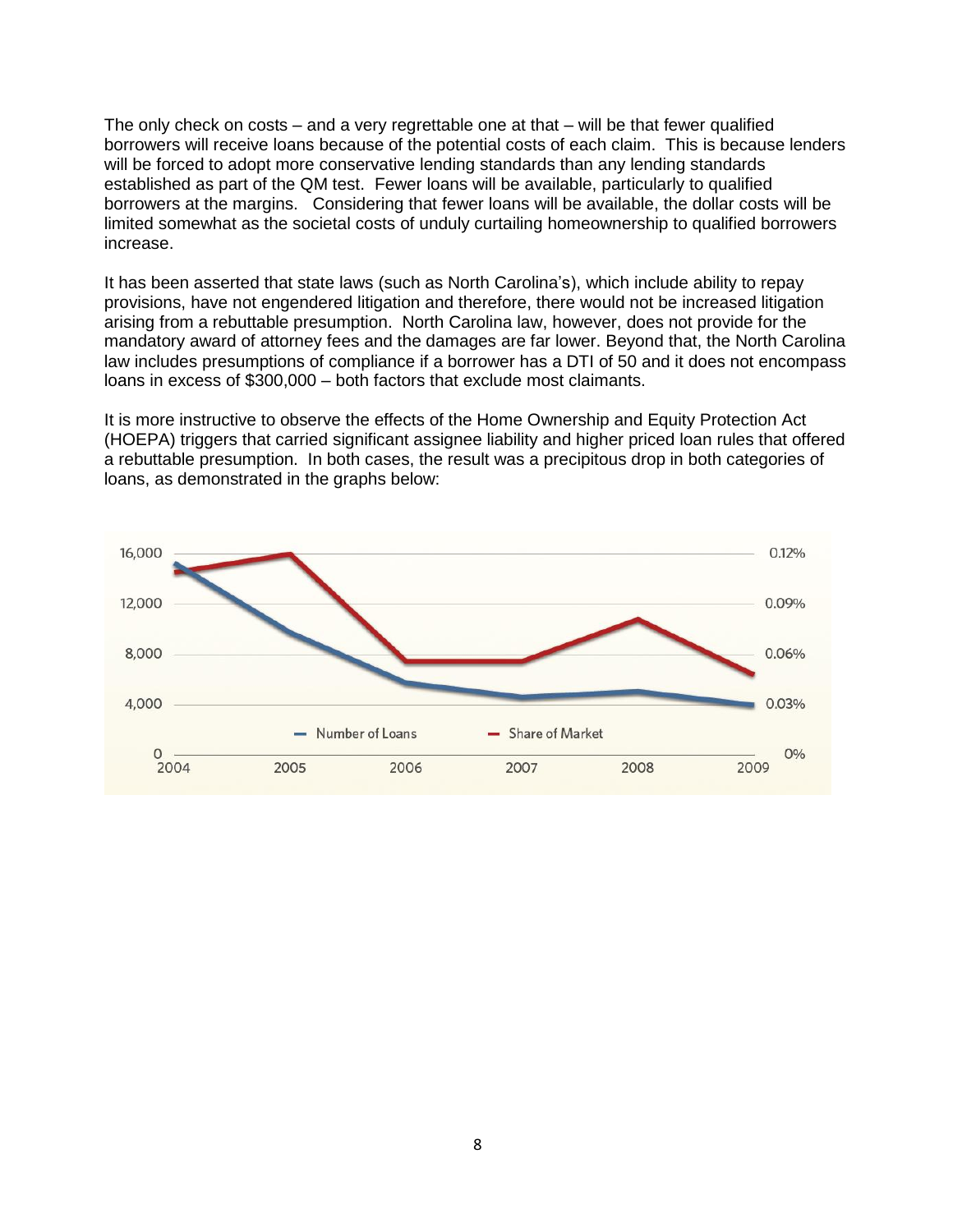

On April 27, 2012, we wrote to the CFPB along with other associations urging a safe harbor (Attachment B).

We have heard from some that a safe harbor might not address all hypothetical cases. If that is so, then the Bureau's energies should remain focused on ensuring the standards are properly constructed and then embedding them within a safe harbor to serve all. The interests of the vast majority of consumers should not be sacrificed to allow for an as yet unspecified claim or claims by a tiny few.

#### *D. The Definition of Points and Fees Requires Revision and Attention to Smaller Loans*

As I indicated earlier, the QM requirements include a limit on points and fees that is 3 percent of the loan amount. MBA is concerned that if the current definition remains, it will cause several unintended consequences.

#### *1. Fees of Title Affiliates*

The definition as it stands includes title charges paid to an affiliate but excludes title charges paid to an unaffiliated title company. This result is both anti-consumer and anti-competitive. Economic studies have shown that affiliated title providers, which currently comprise more than 26 percent of the market, offer services that are competitive in cost with those of unaffiliated providers.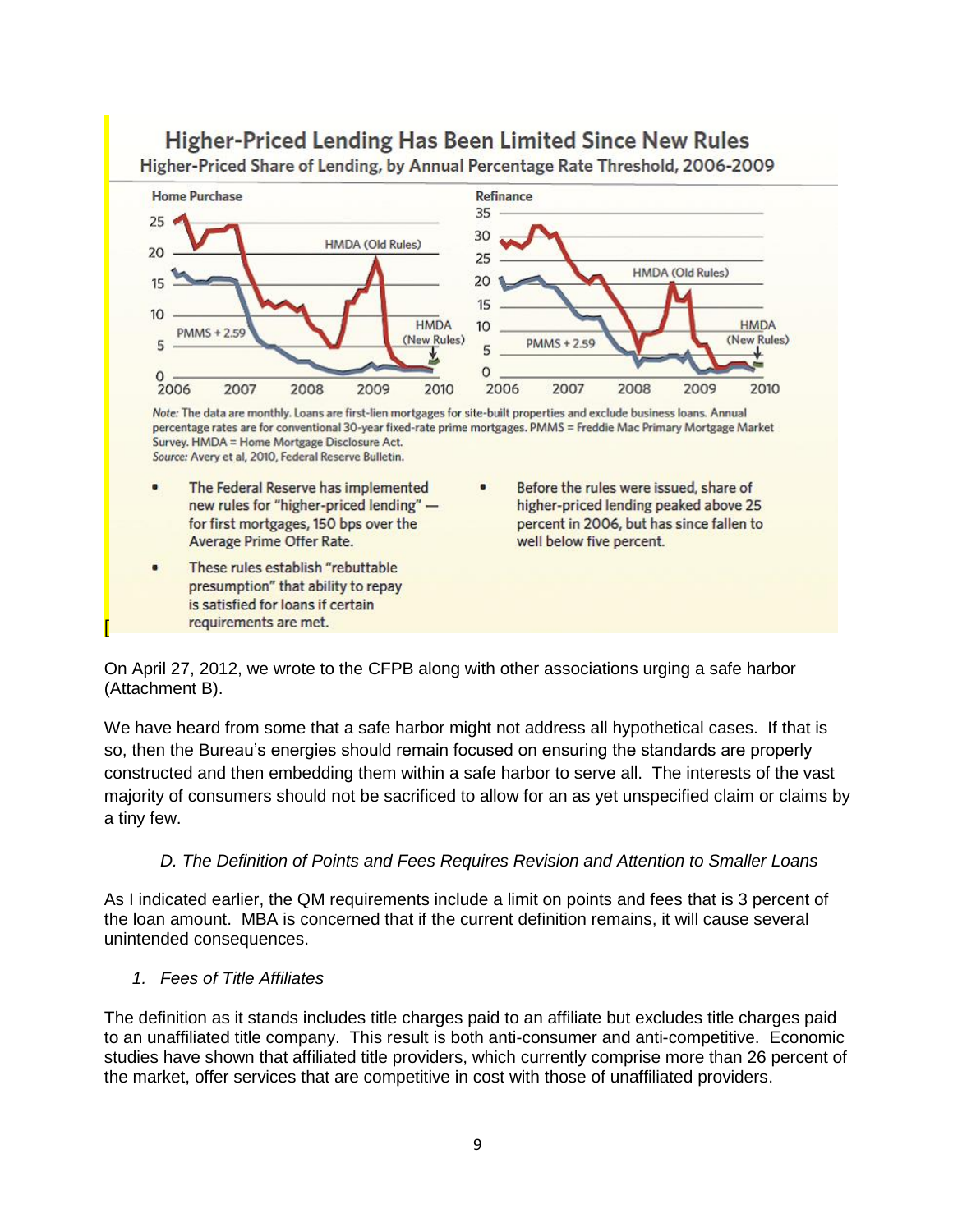Where affiliates have been excluded from the market, title insurance charges have risen. National consumer surveys have shown that consumers who take advantage of the one-stop shopping that affiliated businesses offer have a satisfactory home purchase experience. At the same time, consumers are free to choose not to use affiliated providers. Indeed, the Real Estate Settlement Procedures Act (RESPA) requires a clear disclosure of affiliated relationships and their cost and does not permit a consumer to be required to use an affiliated entity.

Concerns that lenders may augment their fees through the charges of affiliated title companies are not valid. In fact, title insurance premiums and in many cases title services are highly regulated. Forty-four states and the District of Columbia require that title premiums be set by the state, approved by the state, or filed with the state (23 states also include title examinations and searches). Of the remaining six states, one state (Iowa) does not recognize title insurance.

# *2. Compensation to Originator Employees*

One interpretation of the definition of "points and fees" in Dodd-Frank is that it requires the inclusion of all compensation paid by a lender to its individual employee loan originators as well as the sums creditors or mortgage brokers receive for the transaction.

Such a result in our view is unfair and simply unworkable.

First, much of these amounts are counted already as origination fees to lenders.

Second, while charges to these companies are appropriate for inclusion in the points and fees calculation, money paid out by lenders for compensation or otherwise is not.

Third, considering bonuses are part of loan officer compensation, creditors will be unable to accurately ascertain such compensation at the time the loan is made, making application of the limit impossible.

While the term "loan originator" encompasses both mortgage brokerage entities and individuals who perform origination functions, it appears that Congress had no intention of including employee compensation in points and fees, and only was intending to include compensation paid to entities in points and fees.

## *3. Escrow Amounts*

At present, the definition of "points and fees" in Dodd-Frank is ambiguous regarding whether the dollar values for amounts paid to lenders and held for the payment of insurance and taxes in an escrow account also are included in the points and fees calculation.

There is no sound public policy rationale for them to be included. Amounts for insurance and taxes are not retained by the lender or its affiliates; they are paid to insurance companies and governmental entities. Additionally, under RESPA amounts held in escrow that exceed specified limits are returned to the consumer. Finally, these amounts historically excluded from the points and fees calculations under HOEPA.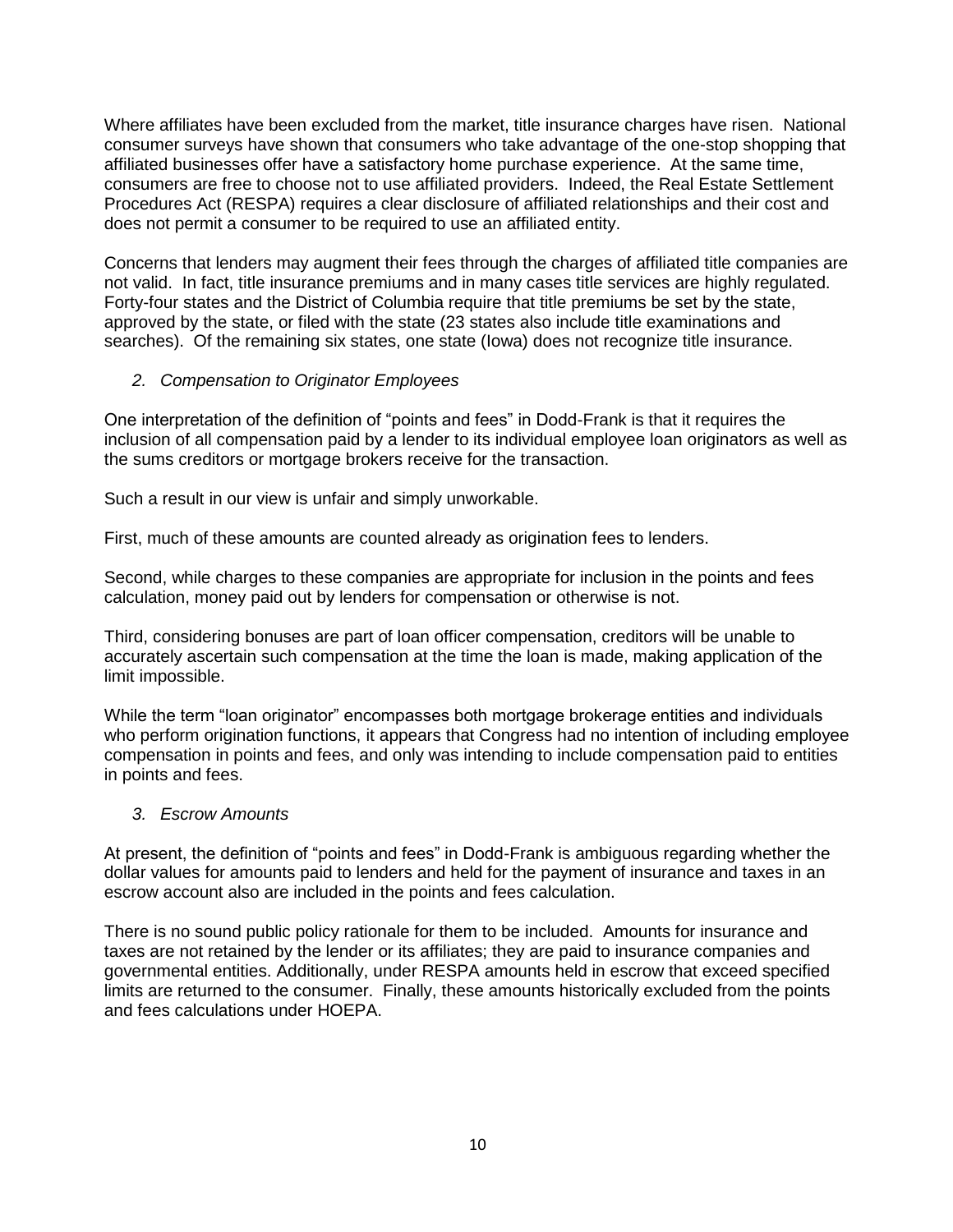## *4. H.R. 4323, the Consumer Mortgage Choice Act*

MBA has urged the CFPB to amend the definition of points and fees to exclude affiliated title fees and clarify that loan officer compensation and escrow amounts from the calculation for purposes of applying the 3 percent limit.

We strongly believe action in this area is essential to: (i) maintain a competitive marketplace, (ii) prevent higher prices resulting from the withdrawal of affiliated title service providers in low- and moderate-income marketplaces; and (iii) preserve the ability of consumers to choose the benefits of one-stop shopping when they purchase or refinance their home.

Despite our belief that the CFPB can make these revisions under existing law we strongly urge your support of H.R. 4323, bipartisan legislation introduced by Representatives Bill Huizenga, David Scott, Ed Royce, and William Lacy Clay, and cosponsored by nearly 20 members of the U.S. House of Representatives, to achieve these important purposes.

#### *5. Smaller Loans*

The 3 percent limit on points and fees for QM may be adjusted for smaller loans under Dodd-Frank and MBA supports such adjustment. We believe this is the only means to ensure the availability of loans at reasonable rates to lower balance borrowers.

The original proposal would provide that the limits would be adjusted to 3.5 percent for loans lower than \$75,000 on a sliding scale up to a 5 percent for loans below \$20,000.

However, MBA's July 21, 2011, comment letter provided data that shows that if the limit were set at 3 percent and affiliated title insurance, loan originator compensation and appraisal fees were included the great majority of loans up to \$100,000 would not meet the points and fees requirements. Moreover, high proportions of loans in virtually every state from \$100,001 to \$150,000 would not meet the limits.

Our comment letter points out that if the cap were raised to \$150,000, less than 10 percent of loans in nearly all of the states would fail to meet the limits.

Considering that \$150, 000 is near the average loan amount, and based on the chart to follow, \$150,000 is the right amount to apply adjustments above the 3 percent limit. We urge members of this subcommittee to support that approach.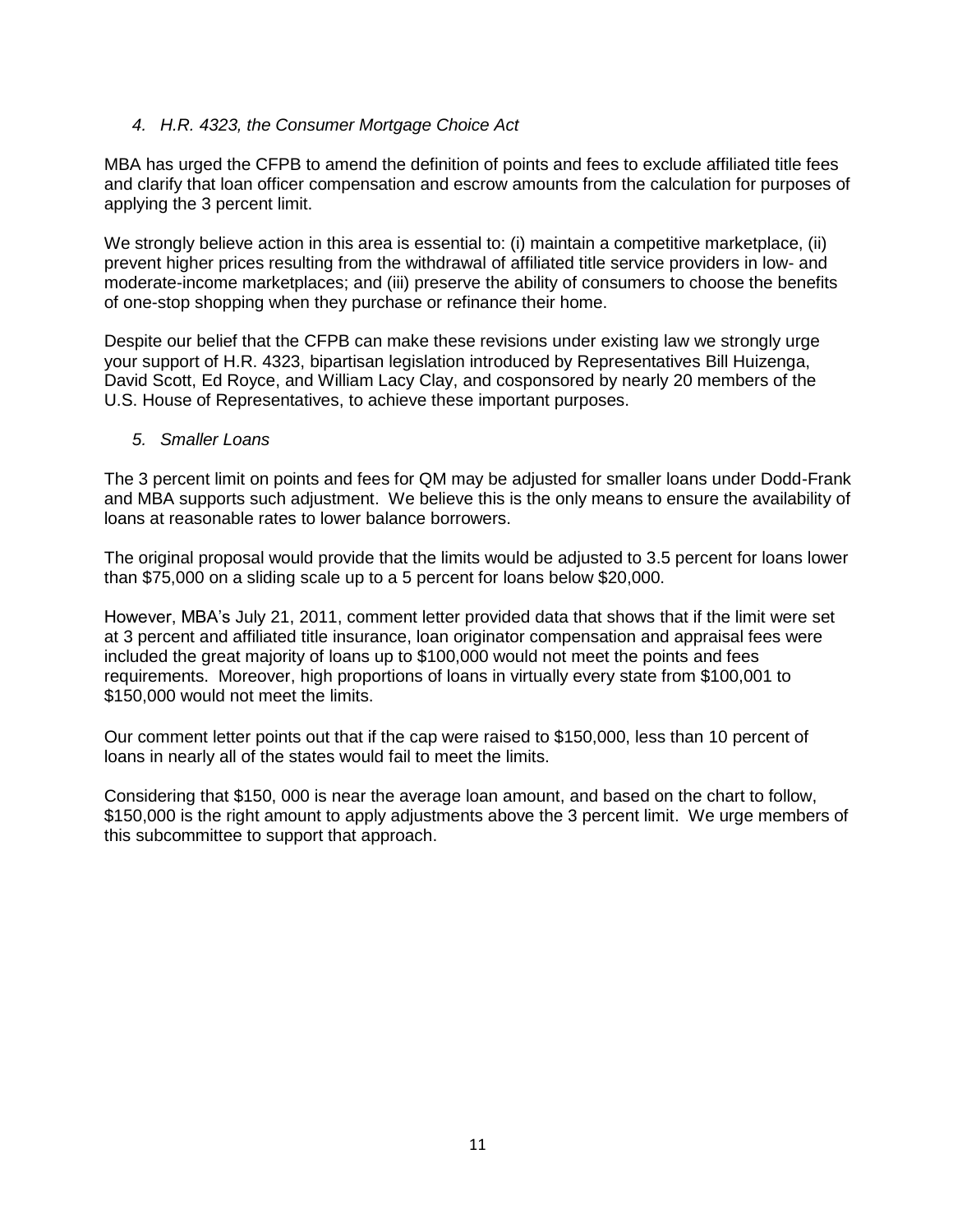| <b>Purpose</b> | Loan Balance                 | <b>Share</b> | <b>Purpose</b> | Loan Balance                 |
|----------------|------------------------------|--------------|----------------|------------------------------|
| Purchase       | $<=75K$                      | 12.0%        | Refinance      | $<=75K$                      |
| Purchase       | >75K and<=100k               | 10.6%        | Refinance      | $>75K$ and $\leq 100K$       |
| Purchase       | >100K and<=125k              | 10.2%        | Refinance      | >100K and<=125k              |
| Purchase       | >125K and<=150k              | 10.7%        | Refinance      | >125K and<=150k              |
| Purchase       | >150K and<=175k              | 8.7%         | Refinance      | >150K and<=175k              |
| Purchase       | >175K and<=200k              | 8.2%         | Refinance      | >175K and<=200k              |
| Purchase       | >200K and<=250k              | 11.1%        | Refinance      | >200K and<=250k              |
| Purchase       | $>250K$ and $\leq$ = 300 $k$ | 8.2%         | Refinance      | $>250K$ and $\leq$ = 300 $k$ |
| Purchase       | $>300K$ and $\leq$ = 417 $k$ | 12.7%        | Refinance      | $>300K$ and $\leq$ = 417 $k$ |
| Purchase       | >417K                        | 7.7%         | Refinance      | >417K                        |

#### *6. Other Issues*

Because the limit on points and fees is based on the loan amount, the limit becomes tighter as the borrower increases their down payment. We believe the CFPB also should look at this issue carefully in setting the 3 percent limit. We certainly do not want to discourage borrowers from putting more equity into their homes by increasing their loan rates and payments to cover loan fees.

# **CONCLUSION**

We appreciate the efforts of the subcommittee to examine these enormously important regulations. No matter how well intentioned these rules may be, they cannot be allowed to harm American families, the mortgage market and the nation's still fragile economic recovery.

While MBA commends the CFPB's efforts to date, we remain concerned that the QM rule may not be properly structured to truly serve consumers.

We urge your support of correspondence spearheaded by Chairwoman Capito and Representative Brad Sherman to the CFPB in support of a safe harbor, and would further urge your support of H.R. 4323 to revise the point and fees provisions.

I look forward to your questions and to MBA continuing its work with this subcommittee to ensure that our nation has a vibrant market of sustainable mortgages, for as many qualified borrowers as possible, for generations to come.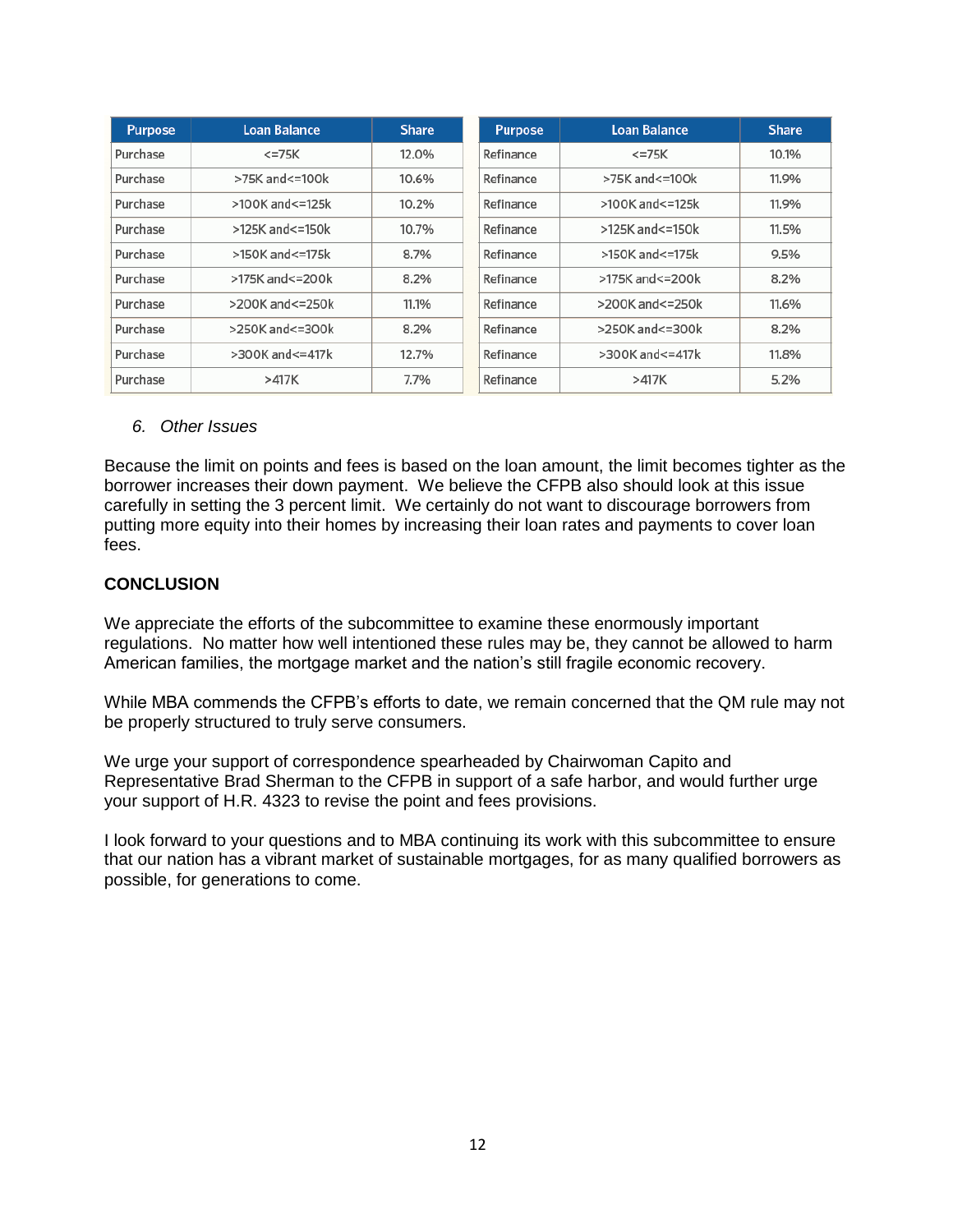# *ATTACHMENT A*

April 12, 2012 The Honorable Richard Cordray **Director** Bureau of Consumer Financial Protection 1700 G St. NW Washington, DC 20552

Dear Director Cordray:

The undersigned organizations representing a very broad spectrum of lenders, investors, housing professionals, consumer advocates and civil rights groups write to you today to strongly urge that a broadly-defined Qualified Mortgage (QM) be central to the forthcoming Ability to Repay regulation.

Most economists and housing market analysts in government and in the private sector agree that today's underwriting standards are tight and are contributing to a slow housing recovery. Our organizations believe that an unnecessarily narrow definition of QM that covers only a modest proportion of loan products and underwriting standards and serves only a small proportion of borrowers would undermine prospects for a housing recovery and threaten the redevelopment of a sound mortgage market.

Admittedly, the undersigned hold different views about whether the QM should be designed as a safe harbor or a rebuttable presumption (both options were included in the proposed rule). Nevertheless, we stand united in urging the Bureau of Consumer Financial Protection (CFPB) to construct a broadly-defined QM using clear standards. We believe that is the only way to help the economy and at the same time ensure that the largest number of credit worthy borrowers are able to access safe, quality loan products for all housing types, as Congress intended in enacting the Dodd-Frank Wall Street Reform and Consumer Protection Act (Dodd--‐Frank).

## **Congressional Intent Calls for Broadly Defined QM**

Every version of the Ability to Repay provisions introduced in Congress, including the final version of Dodd-Frank that became law, paired the Ability to Repay Requirement with the QM. The reasoning was that pairing the prospect of liability with an exception for well underwritten, safer, more sustainable loans was the best means of ensuring sound lending for borrowers.

To add incentives for QM lending, the law also added liability for steering consumers from QM to non-QM loans. Further, the Bureau was given broad flexibility to define the QM in a manner that will "ensure that responsible, affordable mortgage credit remains available to consumers." All of these provisions demonstrate Congress's intent that all creditworthy borrowers – especially low-and moderate-income borrowers and families of color – should be extended the important protections of a QM.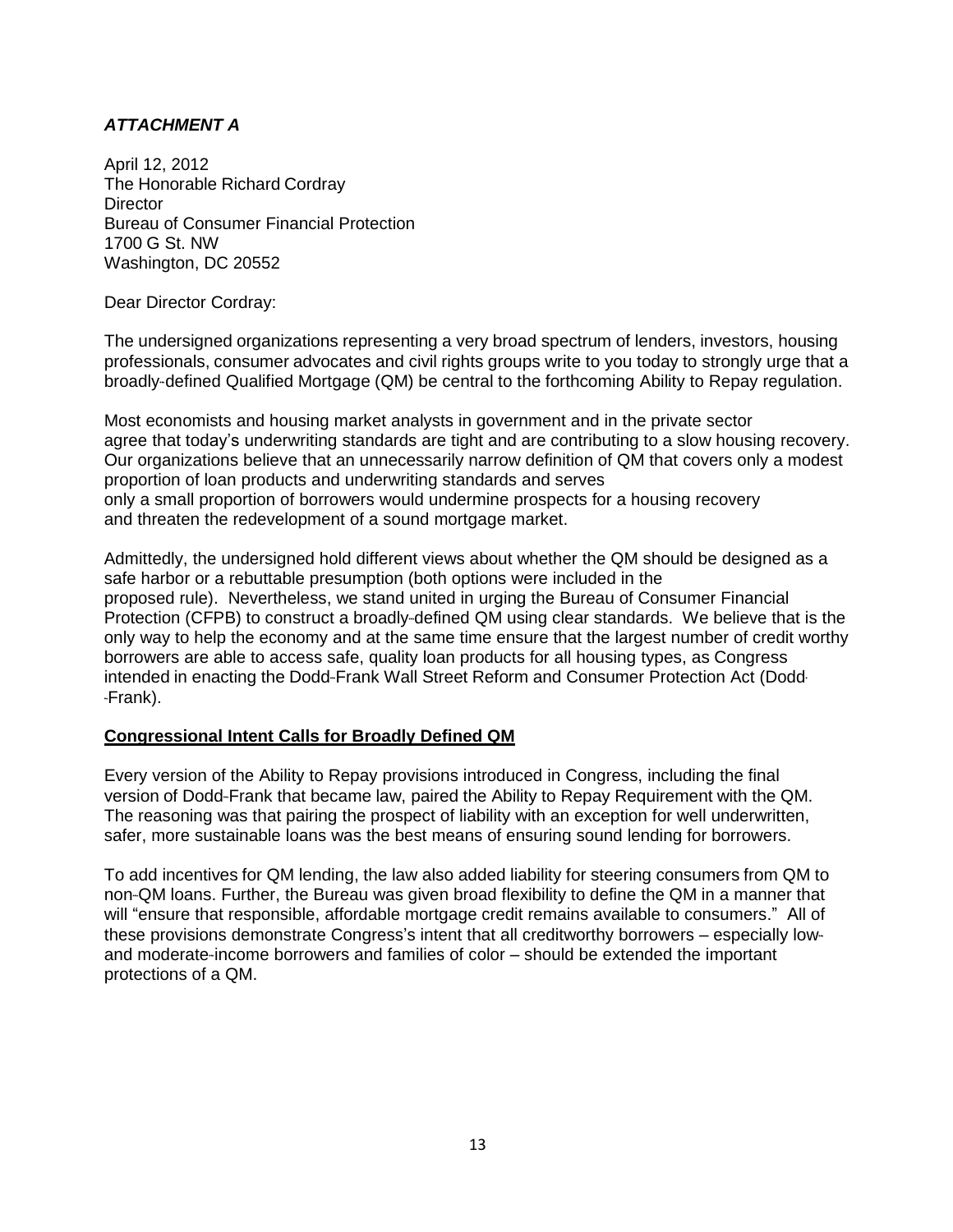## **Non--QMs Will Be Less Protective, Less Available and More Expensive**

A narrowly defined QM would put many of today's loans and borrowers into the *non*-QM market, which means that lenders and investors will face a high risk of an ability to pay violation and even a steering violation. As a result of these increased risks, these loans are unlikely to be made. In the unlikely event they are made, they will be far costlier, burdening families least able to bear the expense. Beyond that, these higher-priced loans would not be required to include important protections against certain practices and loan features that drove the highest failures in the mortgage boom that are embedded in QM.

There is no question that some residential mortgage underwriting standards were too lax during the housing boom, and that strong regulatory standards are needed to make sure that those mistakes are not repeated. We support the establishment of such standards and we believe the establishment of the QM is central to that effort. Rather than narrowing the QM market, we believe the CFPB should work to ensure that the QM market becomes the market. Creating a broad QM, which includes sound underwriting requirements, excludes risky loan features, and gives lenders and investors reasonable protection against undue litigation risk, will help ensure revival of the home lending market.

#### **Clear Standards are Critical to Any QM Definition**

Vague parameters for the QM also will add legal uncertainty, increase costs and limit access to credit. If the parameters of the QM are not clear, risks become unpredictable, forcing lenders to decrease their risk tolerance and operate well within the standards. Such an outcome will lessen both the availability and affordability of credit for far too many borrowers. For these reasons, the CFPB should establish clearly defined standards in the QM definition that are objectively determinable at origination.

All of us would appreciate the opportunity to meet with Bureau staff at your earliest convenience to discuss all of these concerns and to share our data. We are convinced that the choices around this important rule, including in large measure the breadth of the QM standard, will affect sustainable homeownership for generations to come.

Sincerely,

American Bankers Association American Escrow Association American Financial Services Association American Land Title Association American Securitization Forum Asian Real Estate Association of America Center for NYC Neighborhoods Columbus Housing Partnership Community Associations Institute Community Mortgage Banking Project Community Mortgage Lenders of America Consumer Bankers Association Consumer Mortgage Coalition Financial Services Roundtable Habitat for Humanity International Housing Policy Council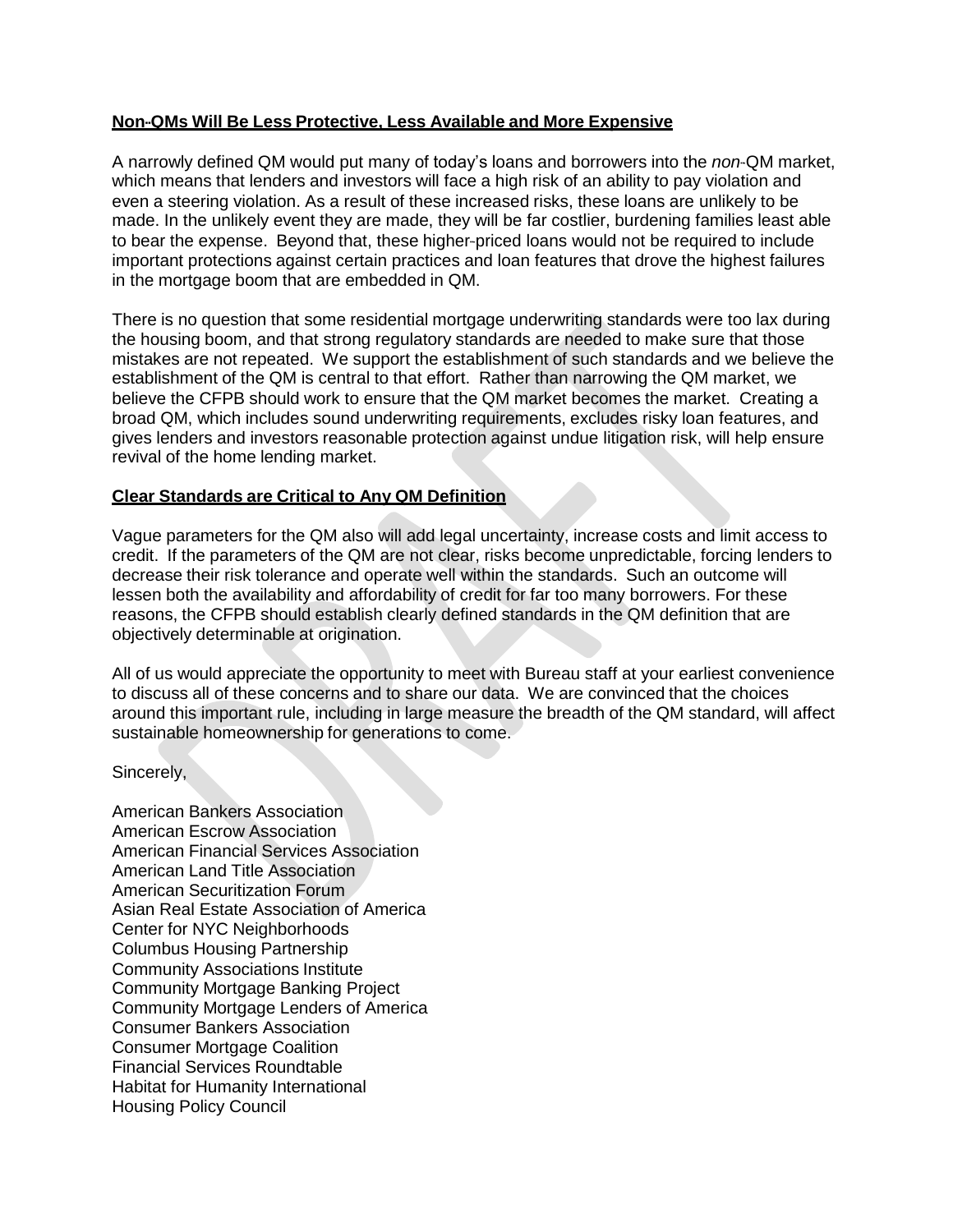Independent Community Bankers of America Leading Builders of America Mortgage Bankers Association Mortgage Insurance Companies of America National Association of Hispanic Real Estate Professionals National Association of Home Builders National Association of Mortgage Brokers National Association of Neighborhoods National Association of Real Estate Brokers National Association of Realtors® National Community Reinvestment Coalition National Council of State Housing Agencies National Housing Conference Real Estate Services Providers Council, Inc. (RESPRO®) Real Estate Valuation Advocacy Association The Appraisal Institute The Realty Alliance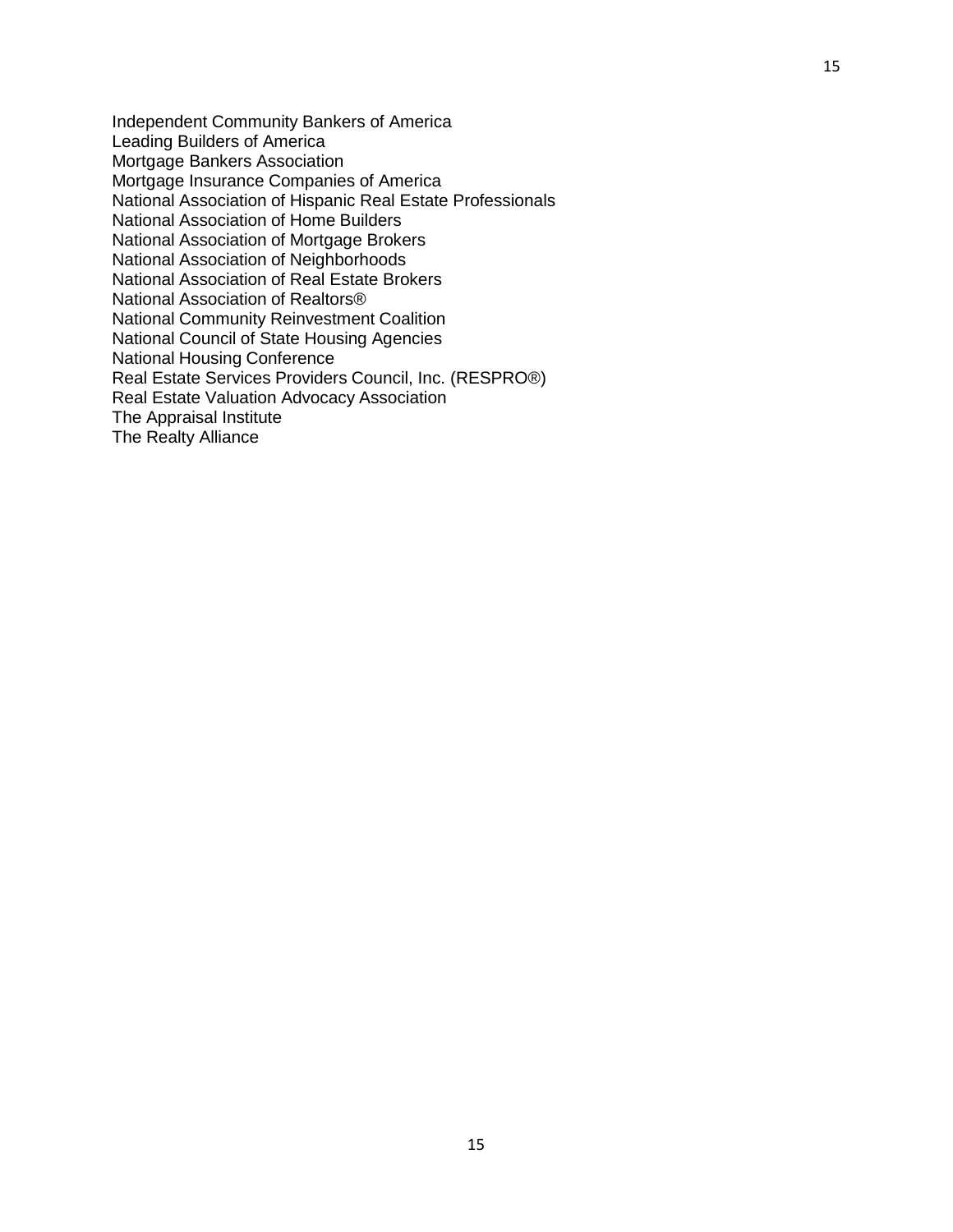#### *ATTACHMENT B*

April 27, 2012

Honorable Richard Cordray Director, Bureau of Consumer Financial Protection 1700 G Street, NW Washington, DC

Dear Director Cordray:

The undersigned trade associations representing the financial services, home building and real estate industries as well as other concerned organizations write to you today regarding the Qualified Mortgage (QM) under the Ability to Repay rule to be issued by the Bureau of Consumer Financial Protection (CFPB). Our purpose is to reiterate our very strongly held view that the QM should be structured as a legal safe harbor with clear, well-defined standards. The standards must embody requirements for sound mortgages for consumers and specify the grounds on which there can be litigation or enforcement action as to whether those requirements have been met.

#### **Safe Harbor versus Rebuttable Presumption**

Structuring the QM as a safe harbor and focusing litigation and enforcement activity on whether the standards are met is the only means of ensuring that the largest number of borrowers possible will enjoy the safest and most affordable options for sustainable credit available through the QM. In contrast, establishing the QM as a rebuttable presumption of compliance even with clear substantive standards but lacking clarity or limitations regarding the scope of litigation—will markedly lessen the availability and affordability of sustainable mortgages to consumers.

#### **Effects of Rebuttable Presumption**

A QM rule with a rebuttable presumption can be overridden by facts or evidence beyond, and completely unrelated to, the requirements of the QM. This unpredictability, in a setting where the potential liability for each claim can be extensive, will force lenders to retreat to far more conservative lending standards.

Smaller lenders will have great difficulty managing this degree of risk and the resultant litigation costs. A presumption can be expected to result in the exit of lenders—large and small—from the market and a reduction in credit from those remaining. This will harm consumers by depriving them of robust competition and lower costs.

#### **Benefits of Safe Harbor**

The undersigned believe the establishment of clear standards and defined proceedings, in the form of a safe harbor, is the only practicable approach. While a consumer is just as entitled to judicial review of an alleged failure to determine ability to repay through litigation involving a safe harbor, any such review would be appropriately focused only on whether the QM's standards or factors have been met. Such an approach will require the CFPB to develop the right standards rather than simply leaving the matter to the courts.